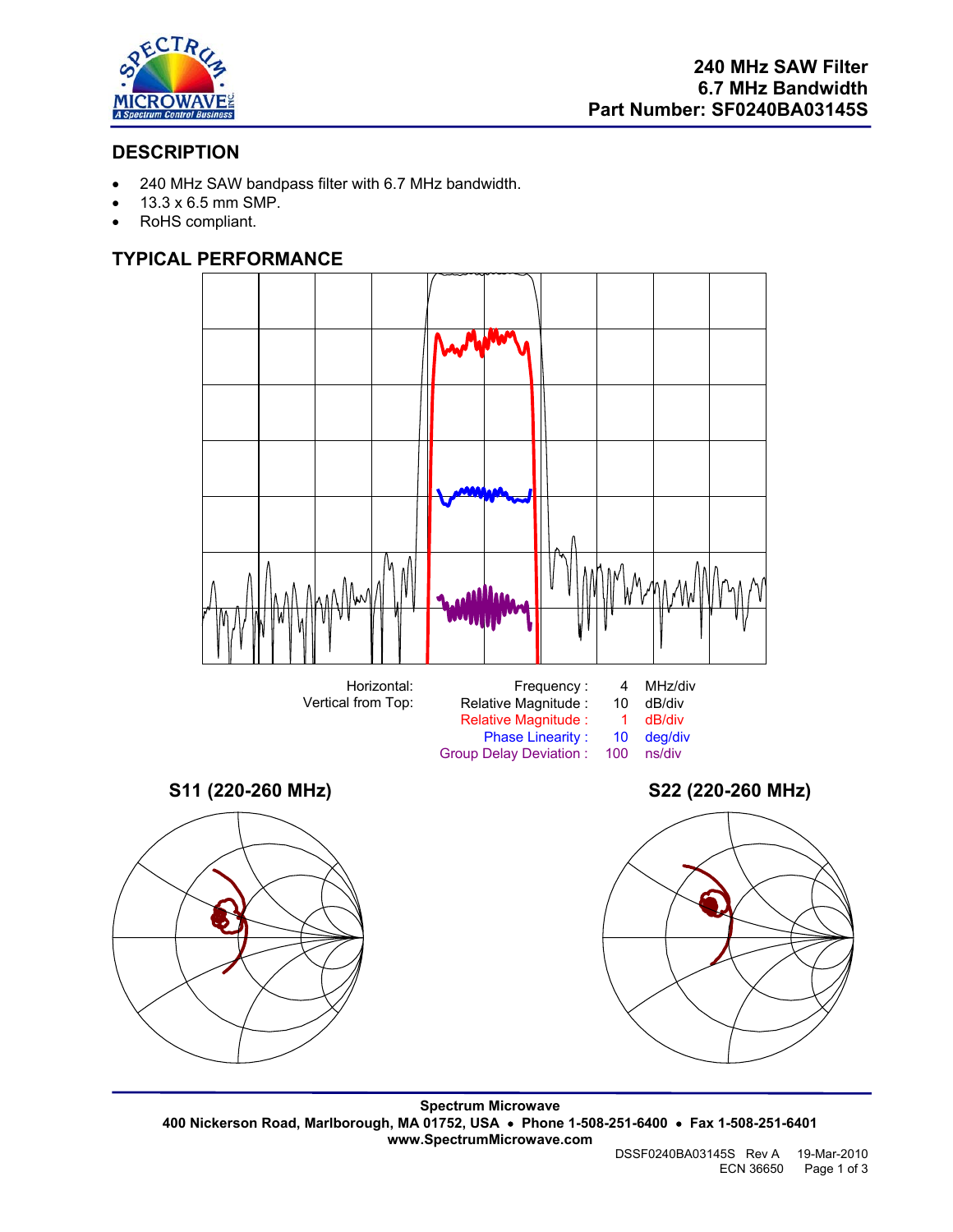

#### **SPECIFICATION**

| <b>Parameter</b>                                    | <b>Min</b> | <b>Typ</b> | <b>Max</b>      | <b>Units</b> |
|-----------------------------------------------------|------------|------------|-----------------|--------------|
| Center Frequency, F <sub>C</sub>                    |            | 240        |                 | <b>MHz</b>   |
| Insertion Loss at Fc                                |            | 17.9       | 20              | dВ           |
| 1 dB Bandwidth <sup>2</sup>                         | 6.7        | 7.06       |                 | <b>MHz</b>   |
| 20 dB Bandwidth <sup>2</sup>                        |            | 8.67       | 8.8             | <b>MHz</b>   |
| 40 dB Bandwidth <sup>2</sup>                        |            | 9.25       | 14              | <b>MHz</b>   |
| 50 dB Bandwidth <sup>2</sup>                        |            | 14.07      | 30              | <b>MHz</b>   |
| Amplitude Ripple (Fc +/- 3.3 MHz)                   |            | 0.7        | 1               | $dB$ $p-p$   |
| Group Delay Variation (Fc +/- 3.3 MHz) <sup>3</sup> |            | 80         | 100             | ns           |
| Device Delay                                        |            | 1.27       |                 | <b>us</b>    |
| Phase Linearity (Fc +/- 3.3 MHz)                    |            | 4          | 8               | deg p-p      |
| Input / Output Return Loss at Fc                    |            | 10         |                 | dB           |
| Rejection (120 to 225 MHz) <sup>2</sup>             | 50         | 55         |                 | dB           |
| Rejection (255 to 360 MHz) $^2$                     | 50         | 55         |                 | dB           |
| Temperature Coefficient of Frequency                | $-18$      |            | ppm/°C          |              |
| Source/Load Impedance                               | 50         |            | ohms            |              |
| <b>Ambient Temperature</b>                          | 25         |            | $\rm ^{\circ}C$ |              |

Notes: 1. Defined as the average of the lower and upper 3 dB frequencies at room ambient.

- 2. All dB levels are defined relative to the insertion loss.
- 3. A smoothing aperture of 0.25% of span may be used for this measurement.

## **MAXIMUM RATINGS**

| <b>12arameter</b>                  |       | และ |        |
|------------------------------------|-------|-----|--------|
| Storage Temperature Range          | -40   | 85  | $\sim$ |
| <b>Operating Temperature Range</b> | $-10$ | 85  | $\sim$ |
| Input Power Level                  |       | 12  | dBm    |

### **MATCHING CIRCUIT**



Typical Component values:  $Ls1 = 10 \text{ nH}$   $Ls2 = 12 \text{ nH}$ <br>Cp1 = 39 pF  $Cp2 = 39 \text{ pF}$  $Cp1 = 39 pF$ 

Notes:

- Recommend 2% or better tolerance matching components. Typical inductor Q=45.
- Optimum values may change depending on board layout. Values shown are intended as a guide only.